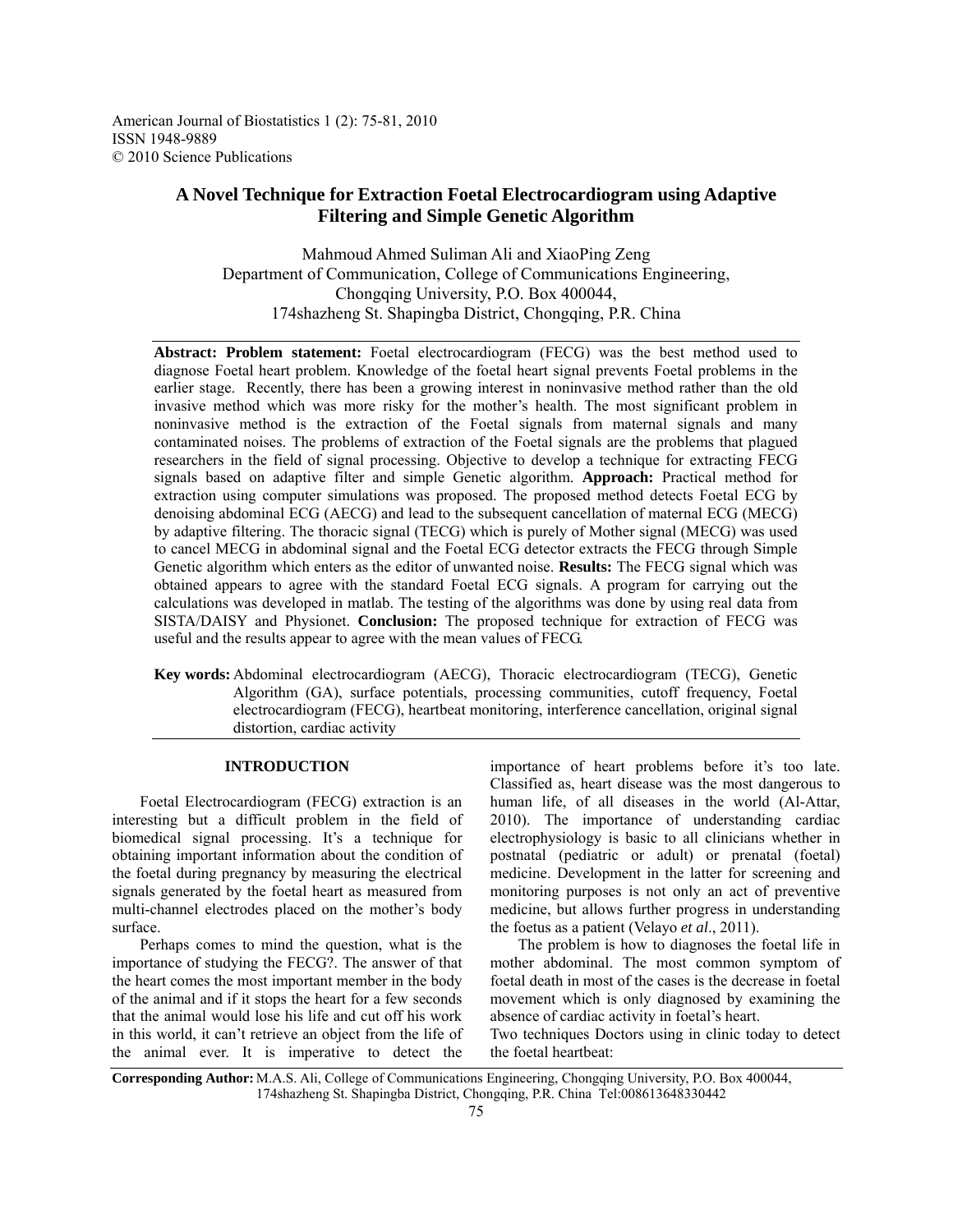- Ultrasound
- Foetal Electrocardiography (FECG)

 Ultrasound is weak in detection of foetal's health c onditions compared to FECG (Keralapura *et al.*, 2011). Ultrasound provides only the images but does not confirm that the foetus is alive or dead, especially as the foetus sometimes fall asleep for long periods (A. Poblano *et al*., 2008). Furthermore, ultrasound techniques require a trained technician/physician, frequent repositioning of the transducer and cannot be done in a home environment - something beneficial for problem pregnancies. Foetal Electrocardiography (FECG) can be an attractive candidate to measure heart conduction signals and is obtained by means of ordinary electrodes placed on the mother's abdomen .

 This is where baby heart beat monitored by FECG play a big role. The baby heart beat monitoring is very popular among parents. This doe's not only helps to hear the baby's heart beat but also detect any kind of problem that can prove fatal. Then we can say:

- The baby heart beat monitor helps to detect any kind of problems by constantly monitoring the foetal heartbeat. Not only you get to hear the heartbeat of your baby but also know if there is any kind of abnormality in the baby's condition. The baby's heart beat monitoring is thus of great importance to protect the foetal from dying
- If any kind of abnormality is detected, you can take immediate steps
- It's not only the baby who always benefits from the baby heartbeat monitoring but also the mother's health protected. In case, if the baby's condition goes bad, mother's life is also at risk. So, using baby heartbeat monitor can keep family members alert about the health of the yet to be born and the mother as well

 It is very well proved that with the use of baby heartbeat monitor, both the mother and the baby benefits well and that can lead to a successful pregnancy.

 The extraction of FECG is one of the goals of biomedical signal processing; as it can remove the cardiac interference and minimizes noise without original signal distortion.

 Historically it was first observed Cremer. The early works in this area were done by using galvanometric apparatus of that time, which were limited by the very low amplitude of the foetal signals. As measurement and amplification techniques improved, foetal

electrocardiography became more feasible and popular. The limiting factor was then the low foetal SNR, especially in the presence of the strong maternal cardiac interference; a problem which exists up to now. A few decades later, with the developments in computer science and signal processing techniques, automatic signal processing and adaptive filtering techniques were used for foetal R-wave detection (Farvet, 1968) and maternal cardiac interference cancellation. The issue has since been considered as a challenging problem for both biomedical and signal processing communities.

 The pioneer researcher used many algorithms for extraction of FECG but a few of them appear met requirement of FECG signals. In this study we will give way can contribute to solving the dilemma of extracting FECG.

**Recording of the foetal ECG:** There are two methods of recording Foetal ECG (FECG). The first one relies on placing an electrode in direct contact with the scalp of the foetal. This is named an invasive technique that can only be used during labor. The second method of FECG recording is non-invasive and involves attaching electrodes on the maternal abdomen. The signals recorded by invasive methods have better quality as compared with noninvasive methods; but the procedure is rather inconvenient and it's limited to recordings during labor (Sameni *et al*., 2007). For this reasons the procedure for obtaining the FECG should be noninvasive. The foetal heart is a small heart so that the electrical current it generates is very low. In order to record the FECG, electrodes are placed on the maternal abdomen as close as possible to the foetal heart. The FECG may be acquired by placing a number of electrodes around the general area of the foetal and hoping that at least one of the electrodes will have the FECG with high enough SNR. Beside the problem of electrode placement, noise from electromyography activity affects the signal due to the foetal low voltage signal. Another interfering signal is the maternal ECG (MECG) which can be 5-1000 times higher in its intensity and ability to induce surface potentials (Adam and Shavit, 1990). The MECG effects on all the electrodes placed on the chest (thoracic electrodes) and also effect on the abdominal electrodes, when FECG which effect only on abdominal electrodes.

**Foetal signals:** The Foetal Electrocardiogram (FECG) is a time-varying signal reflecting the ionic current flow which causes the cardiac fibers to contract and subsequently relax (Malmivuo and Plonsey, 1995). The surface FECG is obtained by recording the potential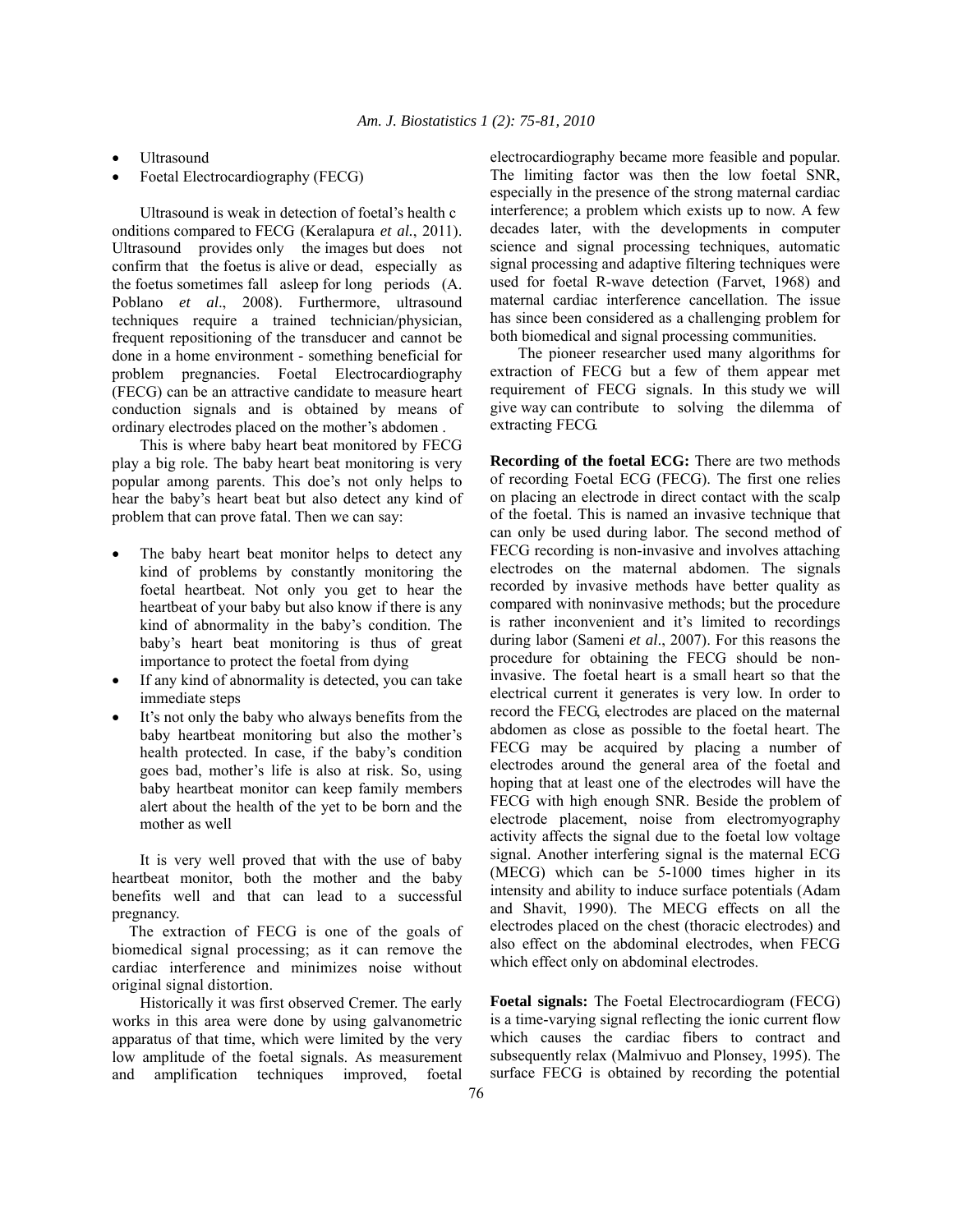difference between two electrodes placed on the surface of the skin. The standard FECG signal consists of six peak signals each defined with a different letter, the P, Q, R, S, T and U peaks. Where the P peak results from the depolarization of the atrial, the P-R interval is the time between the depolarization of the atria and the depolarization of the ventricles. The QRS-complex results from the depolarization of the ventricles, The T wave displays the depolarization of the ventricles and the U wave is usually not present or not important resulting from a rest potential. The origin of the U wave is not clear but it probably represents "after depolarization's" in the ventricles (Lenssen, 2008). The FECG may be divided into the following sections.

**P-wave:** A small low-voltage deflection away from the Baseline caused by the depolarization of the atria prior to atrial contraction as the activation (depolarization) wave front propagates from the SA node through the atria.

**PQ-interval:** The time between the beginning of atria depolarization and the beginning of ventricular depolarization.

**QRS-complex:** The largest-amplitude portion of the FECG caused by currents generated when the ventricles depolarize prior to their contraction. Although atrial repolarization occurs before ventricular depolarization, the latter waveform (i.e., the QRS-complex) is of much greater amplitude and atrial repolarization is therefore not seen on the FECG.

**QT-interval:** The time between the onset of ventricular depolarization and the end of ventricular repolarization. Clinical studies have demonstrated that the QT-interval increases linearly as the RR-interval increases (Malmivuo and Plonsey, 1995). Prolonged QT-interval may be associated with delayed ventricular repolarization which may cause ventricular tachyarrhythmia's leading to sudden cardiac death.

**ST-interval:** The time between the end of S-wave and the beginning of T-wave. Significantly elevated or depressed amplitudes away from the baseline are often associated with cardiac illness.

**T-wave:** Ventricular repolarization, whereby the cardiac muscle is prepared for the next cycle of the ECG.

 The signals shape in FECG are the same as at maternal ECG (MECG), but completely different in values. Table 1 shows the variation of the ECG signals value between the maternal and foetal. Figure 1 shows the standard P, Q, R, S, T and U complex signals, the entire non-invasive FECG signal should be processed to be like this shape and around the values shown in Table 1.

 We can compare also the maternal normal heart beat rate 72 beat min this as adult heart beat rate and the mean of foetal heart beat rate along gestational period about 120 beat min<sup>-1</sup>. There is a variation in heart beat rate because more QRS signal in FECG than QRS signal in MECG.



Fig. 1: Standard P, Q, R, S, T and U wave form of human heart; adopted from (Adam and Shavit, 1990)

Table 1: Amplitude-time relations in maternal and foetal electrocardiography signal calculated as mean values from 20 traces recorded between week 36 and 41 of gestation (620 averaged P-QRS-T complexes from maternal and 760 from foetal electrocardiogram were analyzed) (Matonia *et al*., 2005)

|        | ORS       | ORS   | DΩ      |           |       | <b>ST</b> |           |       |
|--------|-----------|-------|---------|-----------|-------|-----------|-----------|-------|
|        | Amplitude | width | segment | amplitude | width | segment   | amplitude | width |
|        | (uv)      | (ms)  | (ms)    | $(\%ORS)$ | (ms)  | (ms)      | $(\%ORS)$ | (ms)  |
| Mother | 150       | 100   | 70      | 20        | 65    | 110       | 30        | 160   |
| Foetal | 30        | 50    | -45     |           | 56    | 70        | 25        | 130   |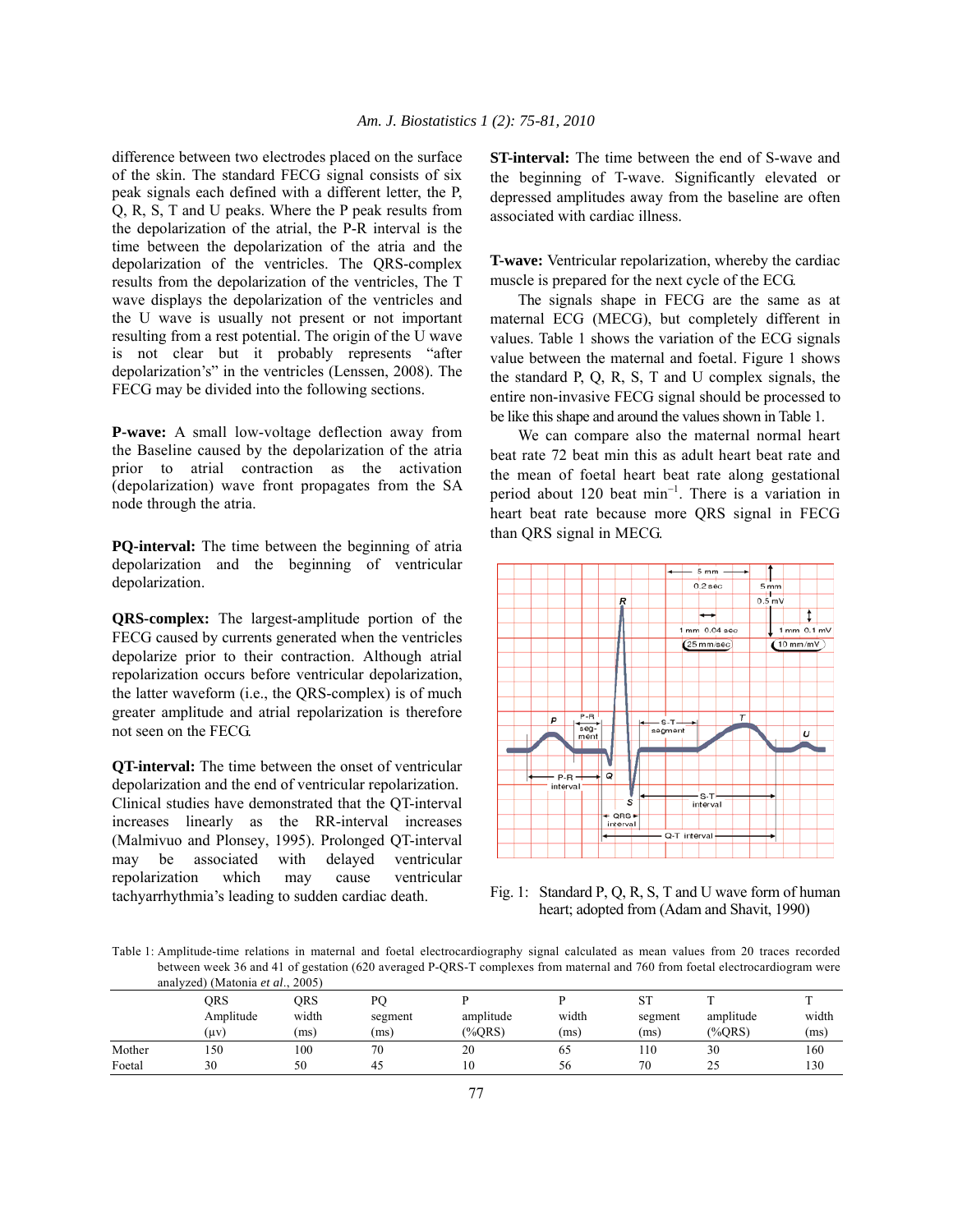## **MATERIALS AND METHODS**

**Extraction model:** In this study there are two models, presented the model for signal taken by Thoracic Electrodes (TECG) represented by  $x_T$  (t) and the model for signal taken by Abdominal Electrodes (AECG) represented by  $x_A(t)$ :

$$
x_{A}(t) = M_{a}(t) + F_{a}(t) + N_{a}(t) + \eta_{a}(t)
$$
\n(1)

$$
x_{T}(t) = M_{b}(t) + N_{b}(t) + \eta_{b}(t)
$$
\n(2)

Where:

 $M_a(t)$  and  $M_b(t)$  = Pure maternal ECG,<br>F<sub>a</sub>(t) = A pure foetal ECG

 $=$  A pure foetal ECG

 $\eta_a(t)$  =  $\eta_b$  are low-rank or structured noise representing other biological sources that contaminate the ECG and the

 $N_a(t)$  and  $N_b(t)$  = Full-rank observation noise that Always exist in physiological Measurements

 As mentioned above the foetal ECG is very weak among the maternal ECG and noise, for this reason it appeared only in Eq. 1 and neglected in Eq. 2.

By Some simplifications the  $\eta_a$  (t) and  $\eta_b$  can be eliminated by a high pass filter with cutoff frequency of 2Hz therefore (1) and (2) simplify to:

$$
x_{A}(t) = M_{a}(t) + F_{a}(t) + N_{a}(t)
$$
\n(3)

 $X_{\tau} (t) = M_{b} (t) + N_{b} (t)$  (4)

The aim here is to extract pure  $F_a(t)$  which can be obtained by subtracting Eq. 4 from 3 in these equations  $M_a$  (t) ≠ $M_b(t)$  and  $N_a(t)$  ≠ $N_b(t)$ , for this reasons use factor K to equalize  $(4)$  then get the equation:

$$
Kx_{T}(t) = KM_{b}(t) + KN_{b}(t)
$$
\n(5)

Then subtract Eq. 5 from 3 we get:

$$
[x_{A}(t) - Kx_{T}(t)] = [M_{a}(t) - KM_{b}(t)] + F_{a}(t)
$$
  
+ [N\_{a}(t) - KN\_{b}(t)] \t\t(6)

 Then pure FECG we can get it from the following equation:

$$
F_a(t) = [x_A(t) - Kx_T(t)] - [M_a(t) - KM_b(t)]
$$
  
- [N\_a(t) - KN\_b(t)] (7)

After cancelling the maternal signal and noise we get:

$$
F_{a}(t) = [x_{A}(t) - Kx_{T}(t)]
$$
\n(8)

 The output of this equation used as input to simple Genetic Algorithms (GA) for removing any undesired signals.

 Model Of adaptive filtering and simple genetic algorithm techniques:

 Fig. 2 shows the form of the technique method used to extract the desired signal (FECG). The figure contains the steps of the method, the simple Genetic Algorithms (GAs) used here are adaptive heuristic search algorithm premised on the evolutionary ideas of natural selection and genetic.



Fig. 2: Shows the step of the form of the method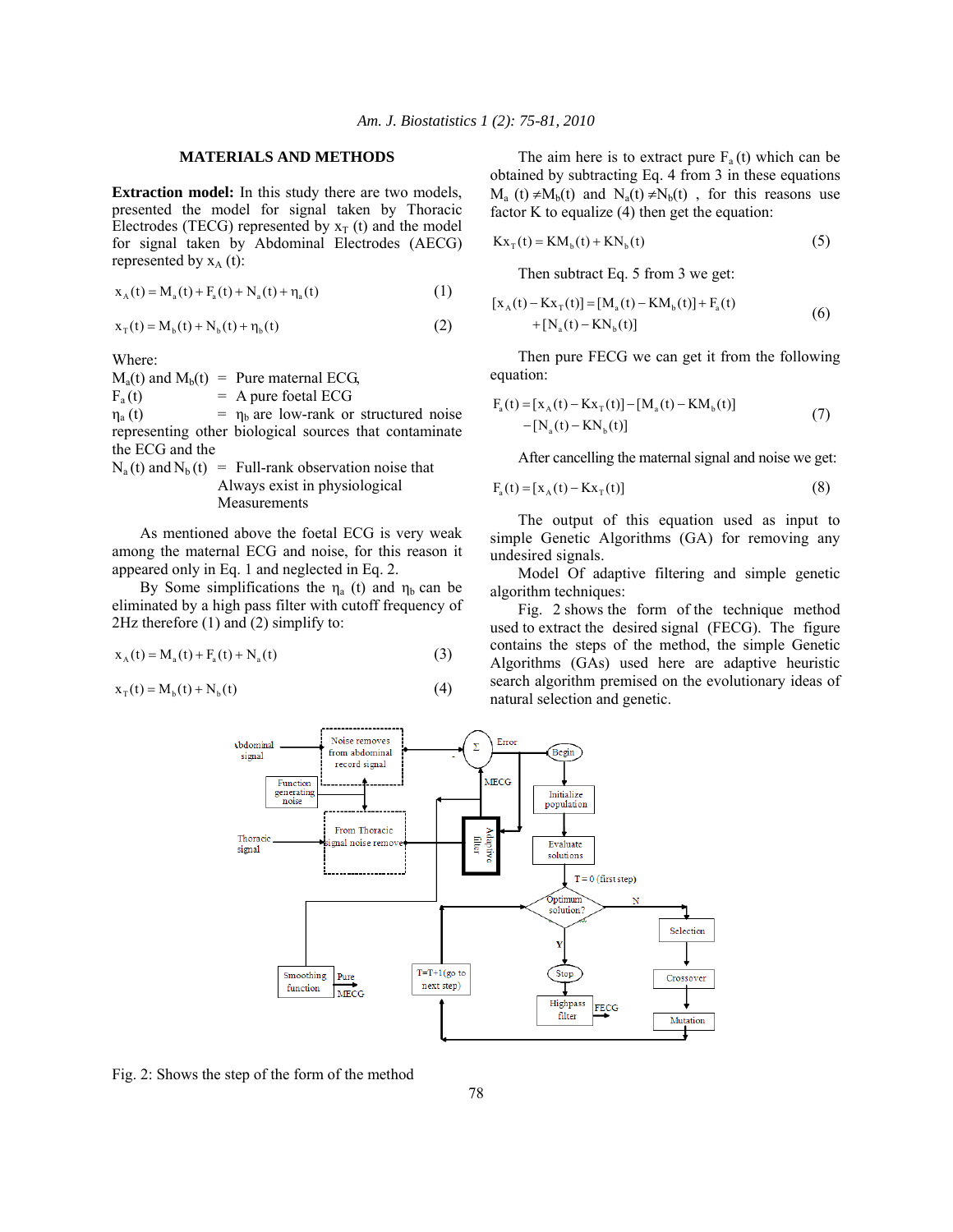**Analysis of Maternal Abdominal Signals:** Believed that the signals acquired from the wall of abdomen motherland (Non-invasive record) is in fact FECG signal and MECG with several

overlapping noise .The analysis of these signals shown in Fig.3 below, the amplitude and frequency range of foetal ECG have been compared with other noises. The labels in this figure stand for the maternal electrocardiogram (mECG), electroencephalogram (mEEG), electrohystrogram (mEHG), electrooculogram (mEOG), electromyogram (mEMG), electrohystrogram (mEHG) and the foetal ECG (fECG).

**Adaptive filtering:** An adaptive filter is a filter that self-adjusts its transfer function according to an optimization algorithm driven by an error signal. The purpose of an adaptive filter in noise cancellation is to remove the noise from a signal adaptively to improve the signal to noise ratio. The usage of adaptive filters is one of the most popular proposed solutions to reduce the signal corruption caused by predictable and unpredictable noise (Kumar *et al*., 2010). Adaptive filters are required for some applications because some parameters of the desired processing operation are not known in advance. Adaptive filters have been successfully applied in diverse fields such as communications, radar, seismology, biomedical engineering. Fig .4 shows the diagram of a typical Adaptive Noise Cancellation (ANC) System used for removing noise from human ECG.

 In this study used this idea to extract the signal of foetal heart in a better way as contained in Fig. 2.

**Genetic algorithm:** is a practical method of solving optimization problems on the basis of natural genetics. Genetic algorithm, a powerful & broadly applicable stochastic research techniques, are the most widely known type of evolutionary computation method today (Kumar *et al*., 2010). It is also applicable to the problems where traditional estimation and optimization methods are not appropriate (Khodadad and Ardakani, 2008). Genetic algorithms generally start with a population of randomly generated design vectors, test the fitness of those vectors, select the best ones and recombine the parameter values (i.e., exchange some elements) of the best designs. Recently, the genetic algorithms technique was applied to biomedical engineering specially in foetal electrocardiogram signal see (Nazarpour *et al*., 2007). The architecture see (Fig. 2) used for this study is a combination of an adaptive filter and genetic algorithm (GA), where the



Fig.3: The amplitude and frequency range of biosignals that can interfere with foetal cardiac signals (Sameni and Clifford, 2010)



Fig. 4: Adaptive Noise Cancellation (ANC) (Bellanger, 2001)

GA is recruited whenever the first step adaptive filter is suspected of reaching local minima. The second step is an independent GA search without the adaptive filter. The process of exchanging elements among successful designs of GA also has a biological analog, which is referred to as "crossover and mutation". In this study the case was Scheduling problem, so the method used here are string crossover, during crossover step of the algorithm, segment are cut- and – spliced between string. The general framework and basic step of GA can be shown as flowchart appeared at the right part of Fig. 2.

**Frequency response and cutoff frequency:** It is essential that the ambient noise should be kept as low as possible and this is carried out with the help of an active low pass filter having a cutoff frequency of 70 Hz. This cut off frequency value is selected, because, the foetal heart beats lies in the frequency range of 20 to 70 Hz.(Chourasia and Mittra , 2010).

 In this studyr the Filter for Compute frequency response using discrete Fourier transforms (DFT).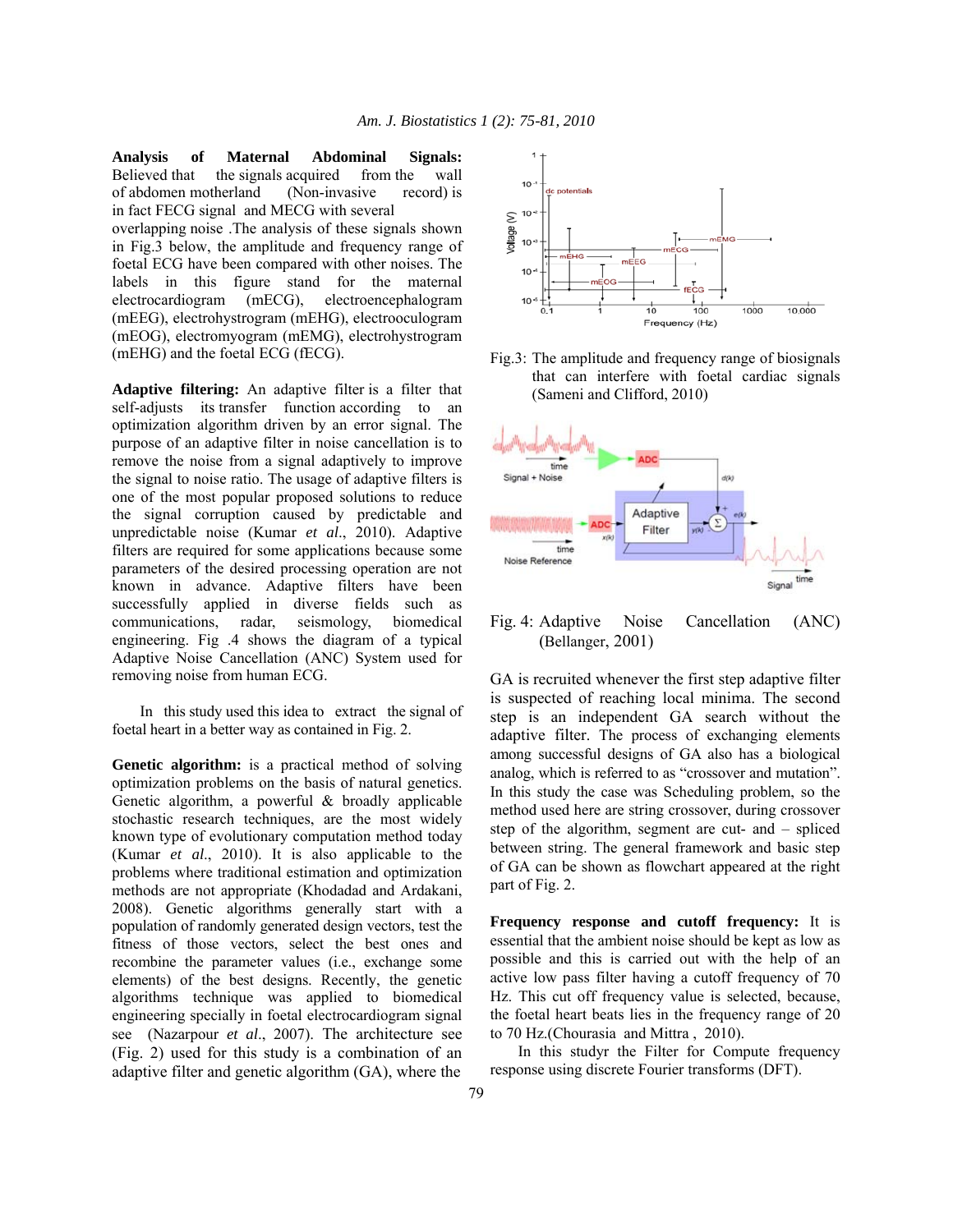$$
H(z) = \frac{b(1) + b(2)z^{(-1)} + \dots + b(M+1)z^{(-m)}}{a(1) + a(2)z^{(-1)} + \dots + a(N+1)z^{(-n)}}
$$

Where :

 $b = \text{coefficient vector of numerator polynomial}$ 

a = coefficient vector of denominator polynomial

 After optimization foetus signal, designed a highpass filter with normalized digital cutoff frequency,  $\Omega_c = \omega_c \frac{T}{\pi}$ , where equal 0.1 H(z) and number of poles equal 3.

**FECG database:** for testing the algorithm used public databases widely used by the signal processing community known as SISTA/DAISY dataset.



Fig.5: Positions electrodes lead on the body of Mother



Fig.  $6:(a)$  show graph for original TECG, (b) show graph for original AECG

Consists of a single dataset of cutaneous potential recording of a pregnant woman. A total of 8 channels (4 abdominal and 3 thoracic) are available, sampled at 500 Hz , lasting 10 seconds and The lengths of the data were 2500 point. This dataset is part of a database know as the SISTA (Signals, Identification, System Theory and Automation) database from the SISTA group of the department of Electrical Engineering of the Katholieke niversiteit Leuven, Belgium.

 Believed the locations of leads on maternal body for an 8-channel maternal ECG acquisition system are shown in Fig. 5 below. Maternal thorax ECG (TECG) signals are sampled from thorax leads while maternal abdominal ECG (AECG) signals are obtained from abdominal leads.

 These methods can be practically applied already since  $11<sup>th</sup>$  week of gestation, but the signal quality depends on recording period between  $26 - 41^{\text{th}}$  week of gestation.

**Original signal distortion**: Fig. 6 below contains two graphs (a) and (b); the (a) graph shows real thoracic signal (TECG) of maternal which contain MECG + noise and the (b) graph shows real sample of abdominal signal (AECG) which contains MECG + FECG + noise. Where M denoted to maternal QRS amplitude region and F denoted to foetal QRS amplitude region. These graphs shows direct plot using SISTA/DAISY data without any filter effects.

## **RESULTS**

 The maternal ECG signal interference was canceled from the foetal heart ECG signal .ECG signals are given as an input and is simulated using MATLAB. The result of programs is shown in the Fig. 7 below.



Fig. 7: A graph for MECG and FECG recombined after extracted, B graph for FECG